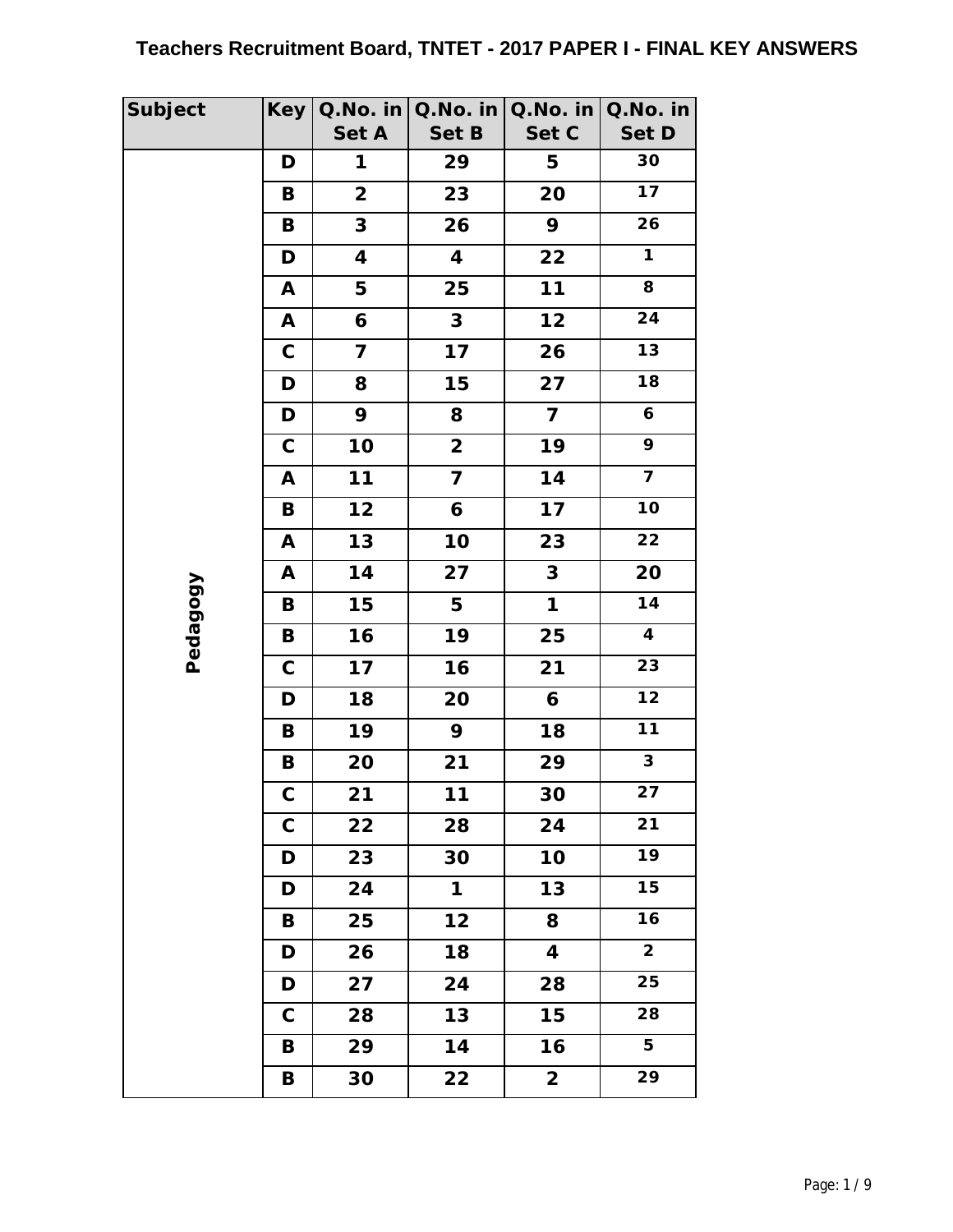| Subject    | <b>Key</b>  | Q.No. in    | Q.No. in | Q.No. in    | Q.No. in    |
|------------|-------------|-------------|----------|-------------|-------------|
|            |             | Set A<br>31 | Set B    | Set C<br>60 | Set D<br>55 |
|            | A           |             | 36       |             |             |
|            | A           | 32          | 42       | 34          | 39          |
|            | A           | 33          | 43       | 56          | 38          |
|            | B           | 34          | 55       | 50          | 45          |
|            | $\mathsf C$ | 35          | 50       | 45          | 32          |
|            | $\mathbf C$ | 36          | 52       | 42          | 60          |
|            | $\mathbf C$ | 37          | 31       | 35          | 42          |
|            | B           | 38          | 38       | 31          | 37          |
|            | B           | 39          | 35       | 52          | 43          |
|            | A           | 40          | 47       | 33          | 48          |
|            | В           | 41          | 49       | 57          | 36          |
|            | D           | 42          | 48       | 41          | 59          |
| (Tamil)    | D           | 43          | 53       | 37          | 41          |
|            | B           | 44          | 57       | 55          | 46          |
|            | D           | 45          | 59       | 39          | 54          |
| l-anguage- | $\mathbf C$ | 46          | 39       | 32          | 47          |
|            | $\mathbf C$ | 47          | 58       | 44          | 40          |
|            | $\mathbf C$ | 48          | 33       | 51          | 57          |
|            | $\mathbf C$ | 49          | 37       | 46          | 50          |
|            | B           | 50          | 45       | 40          | 34          |
|            | D           | 51          | 32       | 58          | 49          |
|            | D           | 52          | 34       | 49          | 44          |
|            | В           | 53          | 54       | 36          | 31          |
|            | В           | 54          | 44       | 48          | 53          |
|            | A           | 55          | 60       | 59          | 58          |
|            | В           | 56          | 40       | 47          | 51          |
|            | $\mathbf C$ | 57          | 51       | 38          | 56          |
|            | $\mathbf C$ | 58          | 56       | 53          | 52          |
|            | $\mathbf C$ | 59          | 46       | 43          | 35          |
|            | Α           | 60          | 41       | 54          | 33          |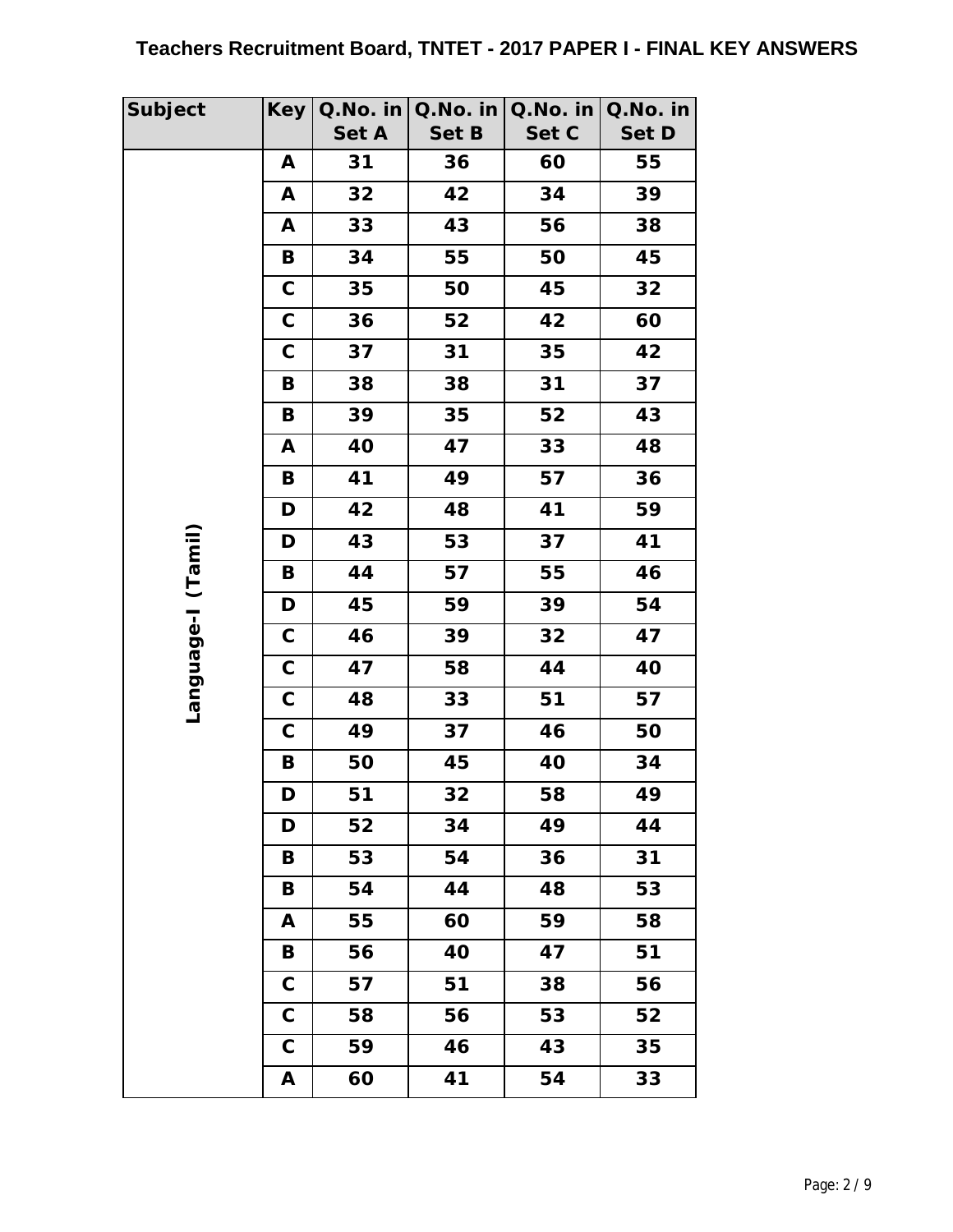| <b>Subject</b>        | <b>Key</b>  | Q.No. in<br>Set A | Q.No. in<br>Set B | Q.No. in<br>Set C | Q.No. in<br>Set D |
|-----------------------|-------------|-------------------|-------------------|-------------------|-------------------|
|                       | A           | 31                | 36                | 60                | 55                |
|                       | $\mathbf C$ | 32                | 42                | 34                | 39                |
|                       | $\mathbf C$ | 33                | 43                | 56                | 38                |
|                       | B           | 34                | 55                | 50                | 45                |
|                       |             |                   |                   | 45                | 32                |
|                       | Α           | 35                | 50                |                   |                   |
|                       | $\mathbf C$ | 36                | 52                | 42                | 60                |
|                       | B           | 37                | 31                | 35                | 42                |
|                       | В           | 38                | 38                | 31                | 37                |
|                       | B           | 39                | 35                | 52                | 43                |
|                       | B           | 40                | 47                | 33                | 48                |
|                       | A           | 41                | 49                | 57                | 36                |
|                       | B           | 42                | 48                | 41                | 59                |
| (Telugu)              | $\mathbf C$ | 43                | 53                | 37                | 41                |
|                       | $\mathbf C$ | 44                | 57                | 55                | 46                |
|                       | D           | 45                | 59                | 39                | 54                |
| <b>I-approutility</b> | A           | 46                | 39                | 32                | 47                |
|                       | D           | 47                | 58                | 44                | 40                |
|                       | Α           | 48                | 33                | 51                | 57                |
|                       | Α           | 49                | 37                | 46                | 50                |
|                       | D           | 50                | 45                | 40                | 34                |
|                       | C           | 51                | 32                | 58                | 49                |
|                       | B           | 52                | 34                | 49                | 44                |
|                       | $\mathbf C$ | 53                | 54                | 36                | 31                |
|                       | $\mathbf C$ | 54                | 44                | 48                | 53                |
|                       | D           | 55                | 60                | 59                | 58                |
|                       | B           | 56                | 40                | 47                | 51                |
|                       | $\mathbf C$ | 57                | 51                | 38                | 56                |
|                       | В           | 58                | 56                | 53                | 52                |
|                       | A           | 59                | 46                | 43                | 35                |
|                       | Α           | 60                | 41                | 54                | 33                |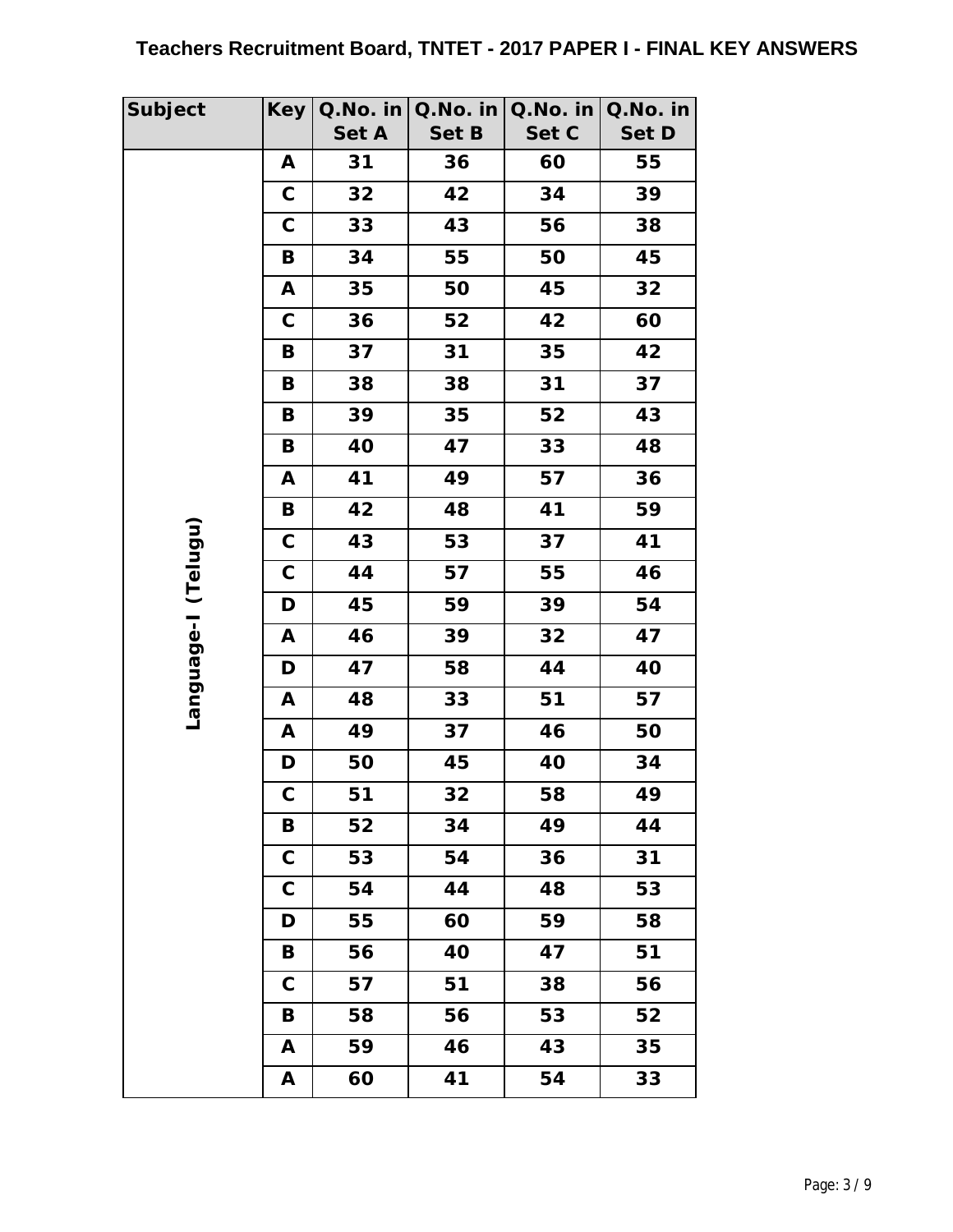| Subject     | <b>Key</b>  | Q.No. in<br>Set A | Q.No. in<br>Set B | Q.No. in<br>Set C | Q.No. in<br>Set D |
|-------------|-------------|-------------------|-------------------|-------------------|-------------------|
|             | B           | 31                | 36                | 60                | 55                |
|             | В           | 32                | 42                | 34                | 39                |
|             | B           | 33                | 43                | 56                | 38                |
|             | A           | 34                | 55                | 50                | 45                |
|             | D           | 35                | 50                | 45                | 32                |
|             | D           | 36                | 52                | 42                | 60                |
|             | B           | 37                | 31                | 35                | 42                |
|             | $\mathbf C$ | 38                | 38                | 31                | 37                |
|             | B           | 39                | 35                | 52                | 43                |
|             | B           | 40                | 47                | 33                | 48                |
|             | B           | 41                | 49                | 57                | 36                |
|             | $\mathsf C$ | 42                | 48                | 41                | 59                |
| (Malayalam) | A           | 43                | 53                | 37                | 41                |
|             | B           | 44                | 57                | 55                | 46                |
|             | $\mathsf C$ | 45                | 59                | 39                | 54                |
|             | D           | 46                | 39                | 32                | 47                |
| l-appugua   | $\mathbf C$ | 47                | 58                | 44                | 40                |
|             | A           | 48                | 33                | 51                | 57                |
|             | D           | 49                | 37                | 46                | 50                |
|             | $\mathsf C$ | 50                | 45                | 40                | 34                |
|             | C           | 51                | 32                | 58                | 49                |
|             | $\mathbf C$ | 52                | 34                | 49                | 44                |
|             | $\mathbf C$ | 53                | 54                | 36                | 31                |
|             | B           | 54                | 44                | 48                | 53                |
|             | D           | 55                | 60                | 59                | 58                |
|             | B           | 56                | 40                | 47                | 51                |
|             | B           | 57                | 51                | 38                | 56                |
|             | A           | 58                | 56                | 53                | 52                |
|             | В           | 59                | 46                | 43                | 35                |
|             | A           | 60                | 41                | 54                | 33                |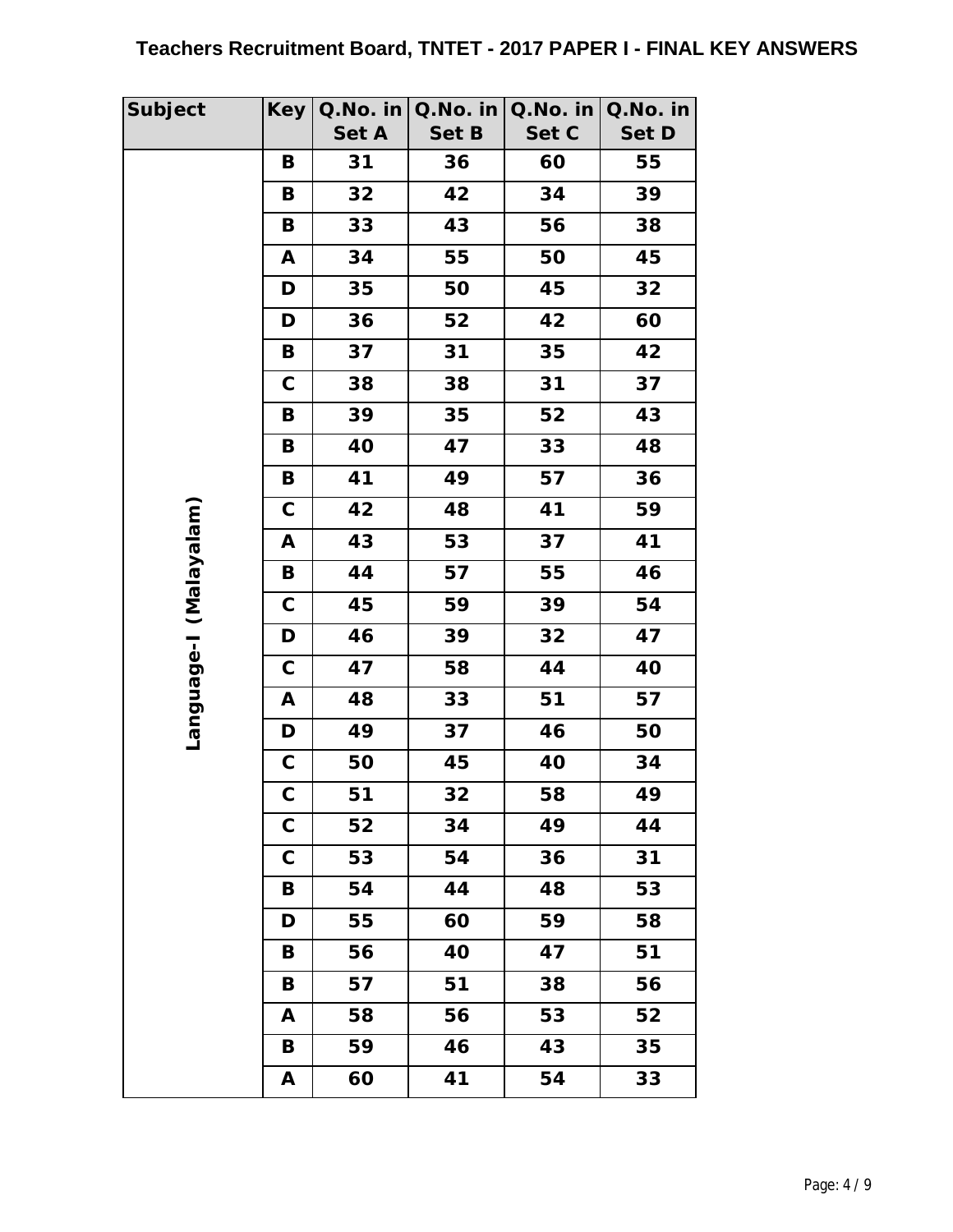| Subject    | <b>Key</b>  | Q.No. in<br>Set A | Q.No. in<br>Set B | Q.No. in<br>Set C | Q.No. in<br>Set D |
|------------|-------------|-------------------|-------------------|-------------------|-------------------|
|            | B           | 31                | 36                | 60                | 55                |
|            | A           | 32                | 42                | 34                | 39                |
|            | $\mathbf C$ | 33                | 43                | 56                | 38                |
|            | $\mathbf C$ | 34                | 55                | 50                | 45                |
|            | A           | 35                | 50                | 45                | 32                |
|            | B           | 36                | 52                | 42                | 60                |
|            | $\mathbf C$ | 37                | 31                | 35                | 42                |
|            | A           | 38                | 38                | 31                | 37                |
|            | $\mathbf C$ | 39                | 35                | 52                | 43                |
|            | $\mathbf C$ | 40                | 47                | 33                | 48                |
|            | B           | 41                | 49                | 57                | 36                |
|            | B           | 42                | 48                | 41                | 59                |
| (Kannada)  | D           | 43                | 53                | 37                | 41                |
|            | A           | 44                | 57                | 55                | 46                |
|            | B           | 45                | 59                | 39                | 54                |
|            | B           | 46                | 39                | 32                | 47                |
|            | $\mathbf C$ | 47                | 58                | 44                | 40                |
| l-appugual | D           | 48                | 33                | 51                | 57                |
|            | A           | 49                | 37                | 46                | 50                |
|            | $\mathsf C$ | 50                | 45                | 40                | 34                |
|            | A           | 51                | 32                | 58                | 49                |
|            | D           | 52                | 34                | 49                | 44                |
|            | D           | 53                | 54                | 36                | 31                |
|            | A           | 54                | 44                | 48                | 53                |
|            | $\mathbf C$ | 55                | 60                | 59                | 58                |
|            | $\mathbf C$ | 56                | 40                | 47                | 51                |
|            | B           | 57                | 51                | 38                | 56                |
|            | A           | 58                | 56                | 53                | 52                |
|            | A           | 59                | 46                | 43                | 35                |
|            | D           | 60                | 41                | 54                | 33                |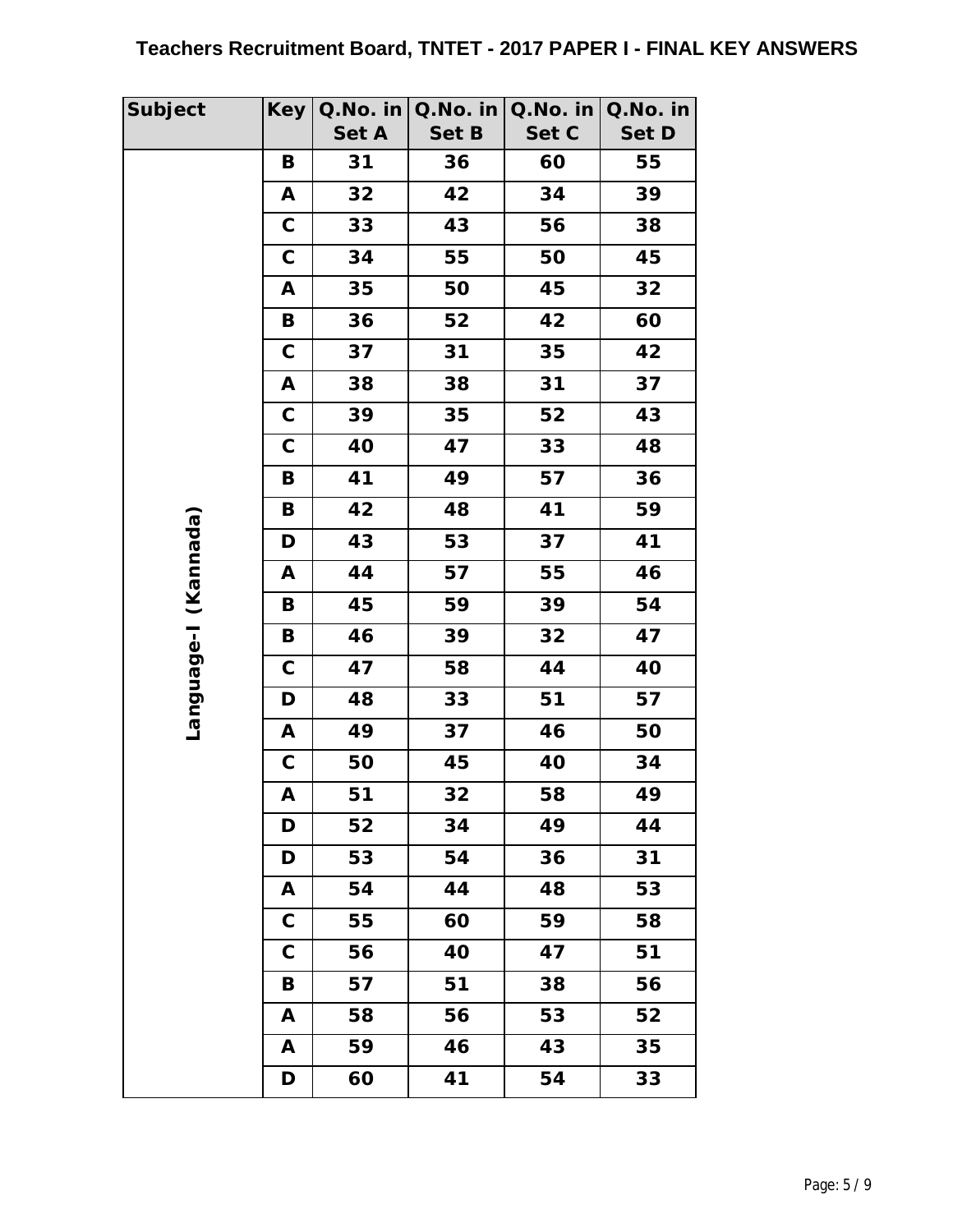| Subject           | <b>Key</b>  | Q.No. in<br>Set A | Q.No. in<br>Set B | Q.No. in<br>Set C | Q.No. in<br>Set D |
|-------------------|-------------|-------------------|-------------------|-------------------|-------------------|
|                   | B           | 31                | 36                | 60                | 55                |
|                   | D           | 32                | 42                | 34                | 39                |
|                   | $\mathbf C$ | 33                | 43                | 56                | 38                |
|                   | B           | 34                | 55                | 50                | 45                |
|                   | $\mathbf C$ | 35                | 50                | 45                | 32                |
|                   | B           | 36                | 52                | 42                | 60                |
|                   |             | 37                | 31                | 35                | 42                |
|                   | A           |                   |                   |                   |                   |
|                   | $\mathbf C$ | 38                | 38                | 31                | 37                |
|                   | A           | 39                | 35                | 52                | 43                |
|                   | $\mathbf C$ | 40                | 47                | 33                | 48                |
|                   | A           | 41                | 49                | 57                | 36                |
|                   | *           | 42                | 48                | 41                | 59                |
|                   | Α           | 43                | 53                | 37                | 41                |
|                   | A           | 44                | 57                | 55                | 46                |
|                   | B           | 45                | 59                | 39                | 54                |
| Language-I (Urdu) | $\mathsf C$ | 46                | 39                | 32                | 47                |
|                   | B           | 47                | 58                | 44                | 40                |
|                   | D           | 48                | 33                | 51                | 57                |
|                   | D           | 49                | 37                | 46                | 50                |
|                   | $\mathsf C$ | 50                | 45                | 40                | 34                |
|                   | D           | 51                | 32                | 58                | 49                |
|                   | A           | 52                | 34                | 49                | 44                |
|                   | $\mathbf C$ | 53                | 54                | 36                | 31                |
|                   | В           | 54                | 44                | 48                | 53                |
|                   | A           | 55                | 60                | 59                | 58                |
|                   | A           | 56                | 40                | 47                | 51                |
|                   | $\mathbf C$ | 57                | 51                | 38                | 56                |
|                   | В           | 58                | 56                | 53                | 52                |
|                   | B           | 59                | 46                | 43                | 35                |
|                   | A           | 60                | 41                | 54                | 33                |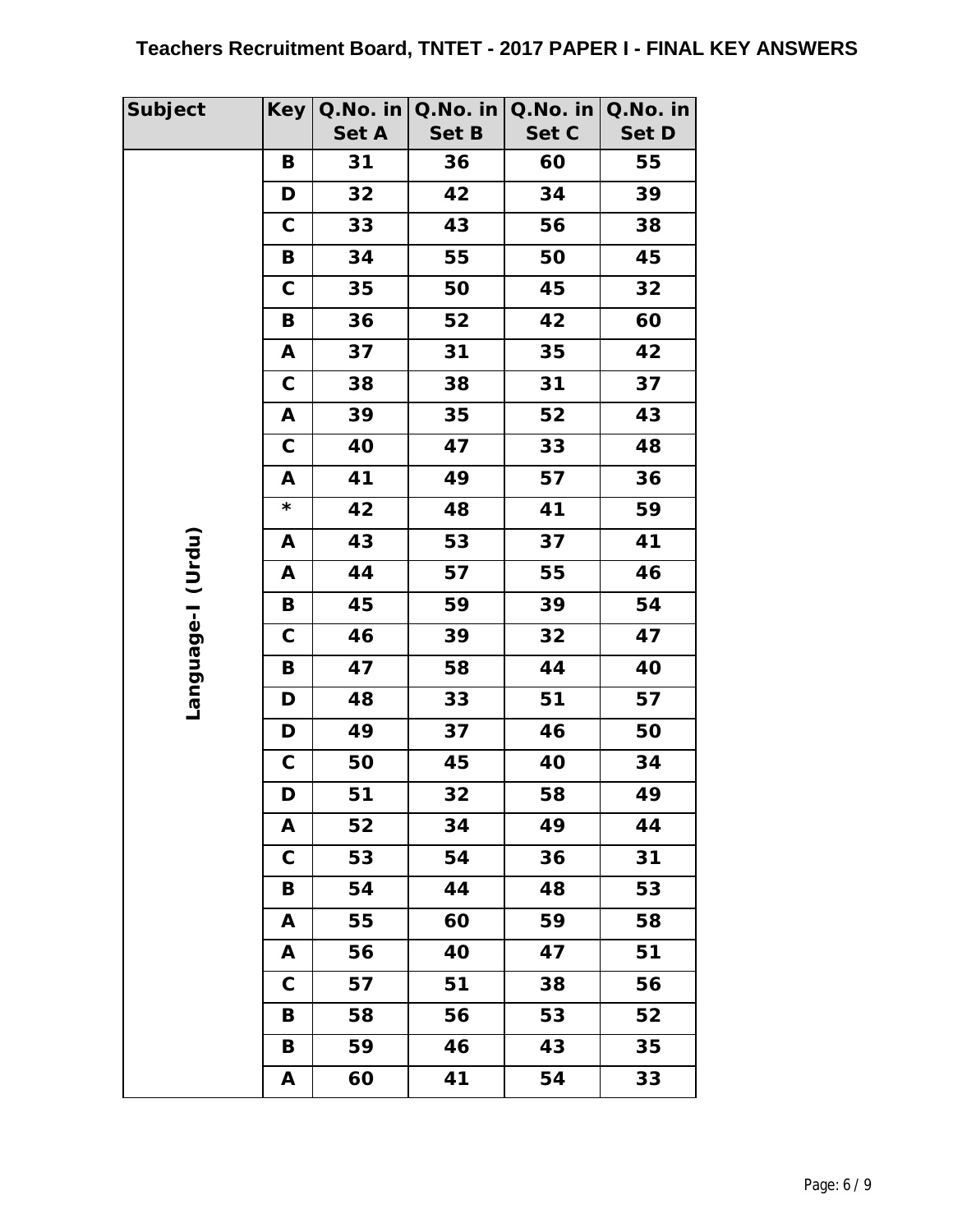| <b>Subject</b>        | <b>Key</b>   | Q.No. in | Q.No. in | Q.No. in | Q.No. in        |
|-----------------------|--------------|----------|----------|----------|-----------------|
|                       |              | Set A    | Set B    | Set C    | Set D           |
|                       | B            | 61       | 86       | 65       | 82              |
|                       | D            | 62       | 65       | 66       | 61              |
|                       | B            | 63       | 70       | 89       | 73              |
|                       | D            | 64       | 66       | 69       | $\overline{77}$ |
|                       | A            | 65       | 73       | 85       | 75              |
|                       | B            | 66       | 75       | 84       | 62              |
|                       | B            | 67       | 80       | 75       | 89              |
|                       | D            | 68       | 64       | 77       | 63              |
|                       | D            | 69       | 81       | 87       | 69              |
|                       | $\mathbf C$  | 70       | 89       | 68       | 81              |
|                       | $\mathsf C$  | 71       | 68       | 63       | 79              |
|                       | B            | 72       | 85       | 90       | 86              |
|                       | A            | 73       | 72       | 61       | 74              |
|                       | D            | 74       | 90       | 74       | 67              |
|                       | $\mathsf C$  | 75       | 78       | 78       | 64              |
|                       | D            | 76       | 62       | 64       | 71              |
| Language-II (English) | A            | 77       | 77       | 67       | 87              |
|                       | $\mathbf C$  | 78       | 74       | 88       | 66              |
|                       | B            | 79       | 88       | 79       | 76              |
|                       | Α            | 80       | 67       | 62       | 80              |
|                       | A            | 81       | 71       | 86       | 84              |
|                       | D            | 82       | 79       | 73       | 78              |
|                       | A            | 83       | 84       | 70       | 85              |
|                       | В            | 84       | 61       | 83       | 70              |
|                       | $\mathbf C$  | 85       | 69       | 81       | 83              |
|                       | $\mathbf C$  | 86       | 82       | 71       | 68              |
|                       | $\mathbf C$  | 87       | 76       | 82       | 72              |
|                       | $\mathbf C$  | 88       | 87       | 76       | 65              |
|                       | Α            | 89       | 63       | 72       | 88              |
|                       | $\mathbf{A}$ | 90       | 83       | 80       | 90              |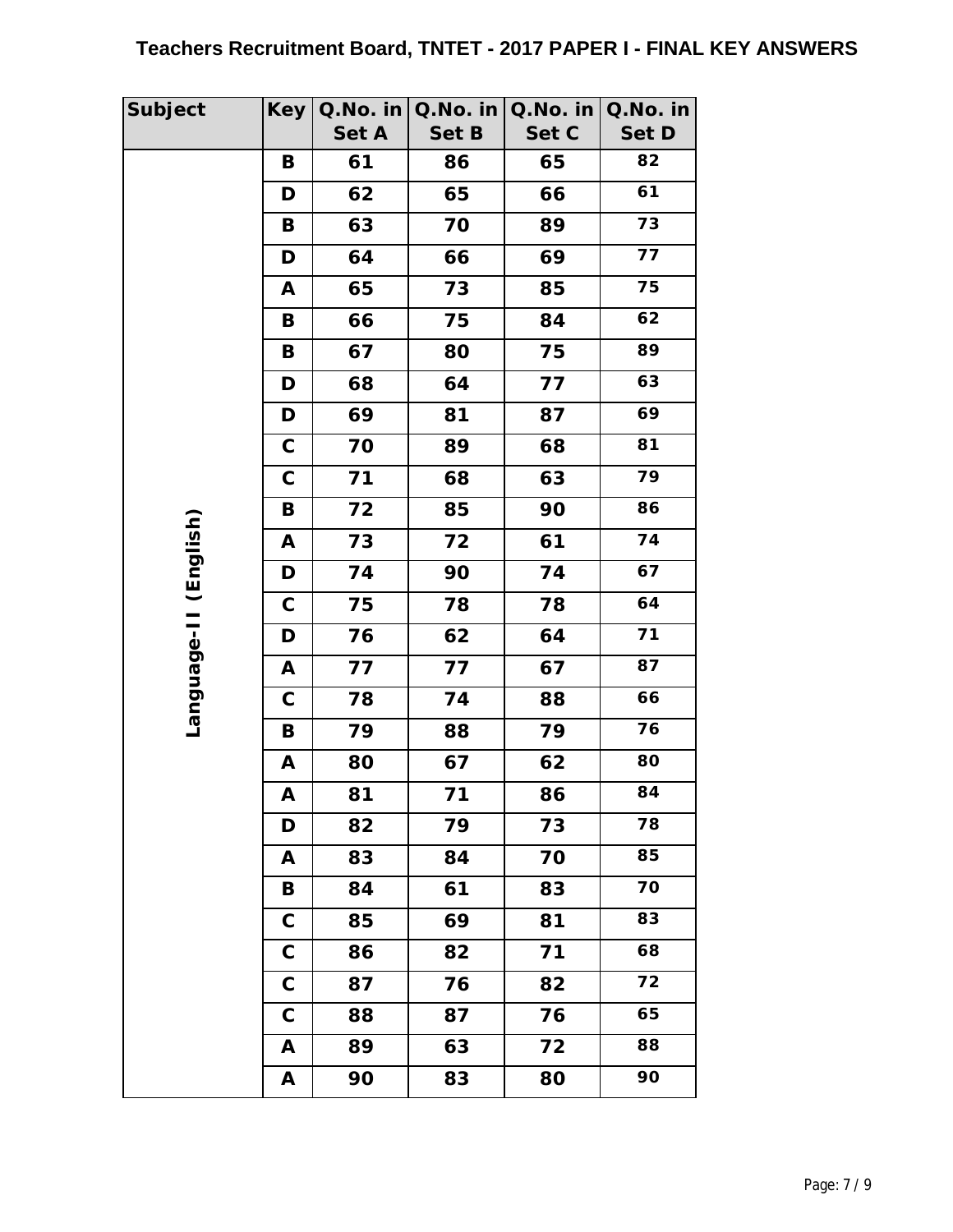| Subject     | <b>Key</b>  | Q.No. in   | Q.No. in | Q.No. in | Q.No. in |
|-------------|-------------|------------|----------|----------|----------|
|             |             | Set A      | Set B    | Set C    | Set D    |
|             | D           | 91         | 96       | 92       | 96       |
|             | $\mathbf C$ | 92         | 108      | 120      | 94       |
|             | $\mathbf C$ | 93         | 102      | 114      | 111      |
|             | D           | 94         | 115      | 101      | 105      |
|             | $\mathbf C$ | 95         | 106      | 93       | 97       |
|             | $\mathbf C$ | 96         | 116      | 106      | 93       |
|             | B           | 97         | 119      | 117      | 91       |
|             | B           | 98         | 94       | 104      | 106      |
|             | A           | 99         | 104      | 99       | 98       |
|             | $\mathbf C$ | 100        | 91       | 98       | 115      |
|             | $\mathbf C$ | 101        | 113      | 115      | 95       |
|             | B           | 102        | 100      | 103      | 100      |
|             | D           | 103        | 93       | 112      | 118      |
|             | $\mathbf C$ | 104        | 97       | 91       | 114      |
| Mathematics | A           | 105        | 99       | 107      | 101      |
|             | $\mathbf C$ | 106        | 112      | 96       | 110      |
|             | D           | 107        | 118      | 109      | 120      |
|             | B           | 108        | 120      | 111      | 109      |
|             | D           | 109        | 105      | 97       | 116      |
|             | A           | 110        | 107      | 118      | 92       |
|             | C           | <b>111</b> | 109      | 94       | 102      |
|             | $\mathbf C$ | 112        | 98       | 95       | 99       |
|             | A           | 113        | 114      | 119      | 107      |
|             | $\mathbf C$ | 114        | 101      | 116      | 103      |
|             | В           | 115        | 92       | 108      | 113      |
|             | $\mathbf C$ | 116        | 117      | 113      | 119      |
|             | D           | 117        | 95       | 102      | 104      |
|             | $\mathbf C$ | 118        | 111      | 110      | 112      |
|             | C           | 119        | 110      | 105      | 117      |
|             | В           | 120        | 103      | 100      | 108      |